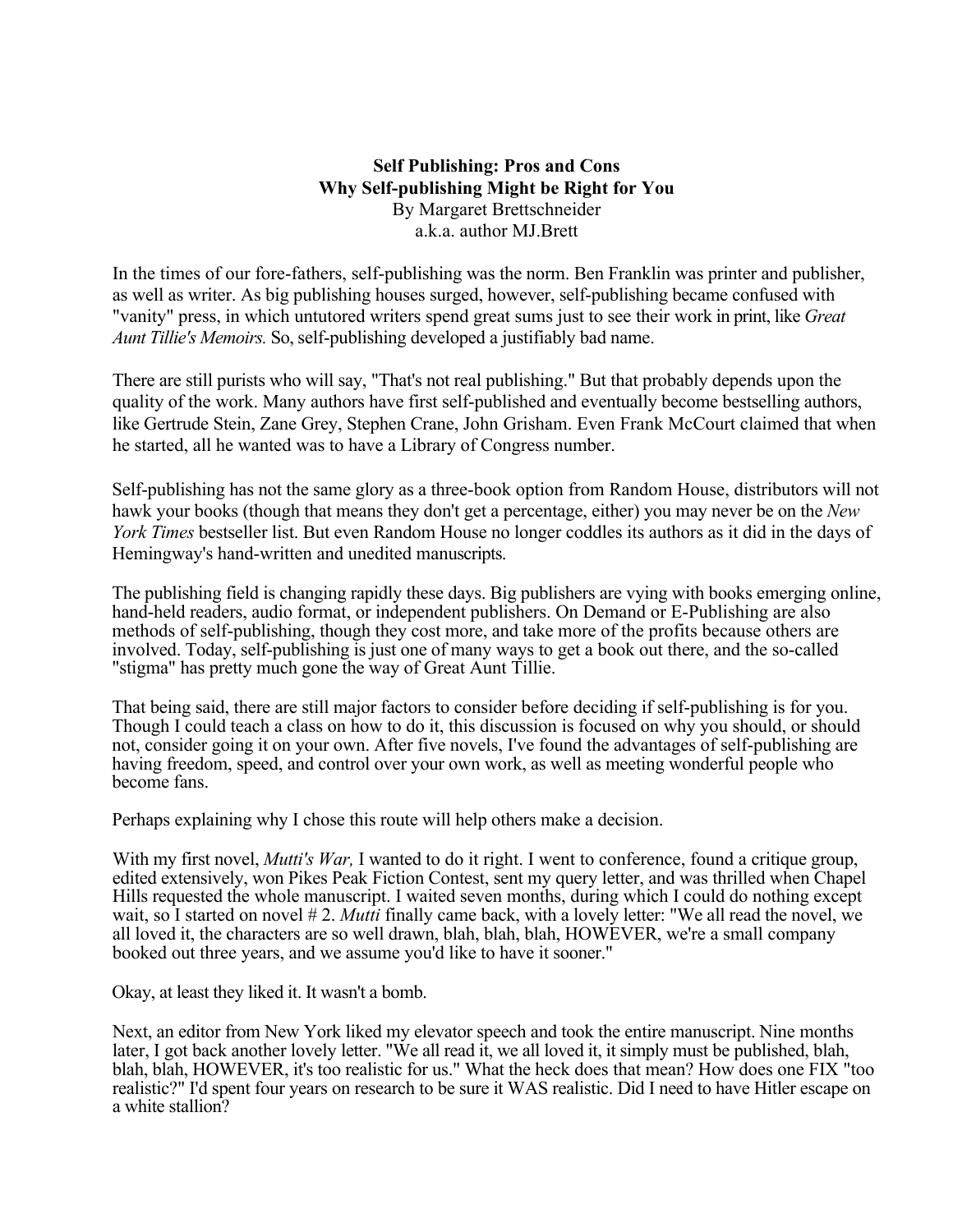I was discouraged from wasting two years of my elderly life waiting for somebody ELSE to do something over which I had no control. A PPW mentor, Jimmie Butler, suggested I publish the first novel at Industrial Printers here in the Springs (Mannie is a God-send) and, after I'd sold a few thousand copies, I could approach the publishers with a proven record. A speaking engagement was coming up, the book was ready in ten days, and I sold out. *Mutti's War* is now in its fourth printing.

Why, then, didn't I approach the publishers after it sold well? I figured I'd just send the next novel through the "query and wait" process. However, readers asked me to have the second novel ready for their next reunion. Then the third novel wasn't even finished when I received advance orders from those who had read #1 and #2.1 didn't know how to tell them it would take another two to five years to do it the "right" way, so I self-published #3 for them and figured I'd go the long route for #4. But by now, my audience expects another book every year, so I'm in my own little squirrel cage. I'll probably never have time to do the regular publisher routine.

But I've discovered some nice perks in self-publishing that you don't have in the time-honored query way.

### PRO: Perks in self-publishing

I can choose my own tide, my own cover, set my own price, and choose my own marketing plan. I noticed that friends who had a big publisher still had to do much of their own promotion, and prices set by a publisher were a bit high for my readers, so why not continue what was working for me? It's quick, and the people who matter most to me like my stories enough to keep coming back for more. There's also a fifth perk. Big publishers, and even on-demand and e-companies, make you purchase your own discounted books back from them for special appearances or sales opportunities. I couldn't see much benefit in that! If you own your own book, that's not a problem. You also won't need a lawyer to write or interpret contracts.

#### CON: Problems in self-publishing

You will not have the backing of a publisher arranging for distributors to place your books in bookstores. While publishers finance a lower marketing budget these days, you will still get some help at first. Neither of these things will be available to you as a self-published author. (But it is not so hard to do it yourself. Local independent bookstores like to help local authors get recognition.) A publishing house will send out advanced copies for review and cover blurbs. As a self-published author, you will have to find your own reviewers. (Again, this is not as hard as it may sound.) Another problem is that once you are published by a big company, you will receive your checks and the publisher will be primarily responsible for the life of the book, your royalties, and such. But, if you self-publish, you probably won't sit back and let the royalties roll in. Most likely you will be involved in your sales for the life of the book. If you want the publisher to do that for you, self-publishing is not for you.

# CONSIDER self-publishing IF...

…you have a strong critique group. You need good feedback to be sure your work is ready.

.. .you have a built-in audience that fits your work and purpose. My "niche" audience grounded among Vietnam pilots, Cavalry museums, Cold War and WWII vets, DoDDS Overseas teachers, Spooks and Spies. Because the books I write deal with military people, they're always waiting for the next story. Without that niche audience, you'd be stuck with a garage full of books for a lifetime, unless you had 50,000 relatives.

. . .you aren't afraid to be in front of an audience, as speaking engagements sell books.

.. .you aren't concerned about being on the bestseller list or buying a yacht.

. . .the big publisher route is too time-consuming for where you are in life, as in "getting very old."